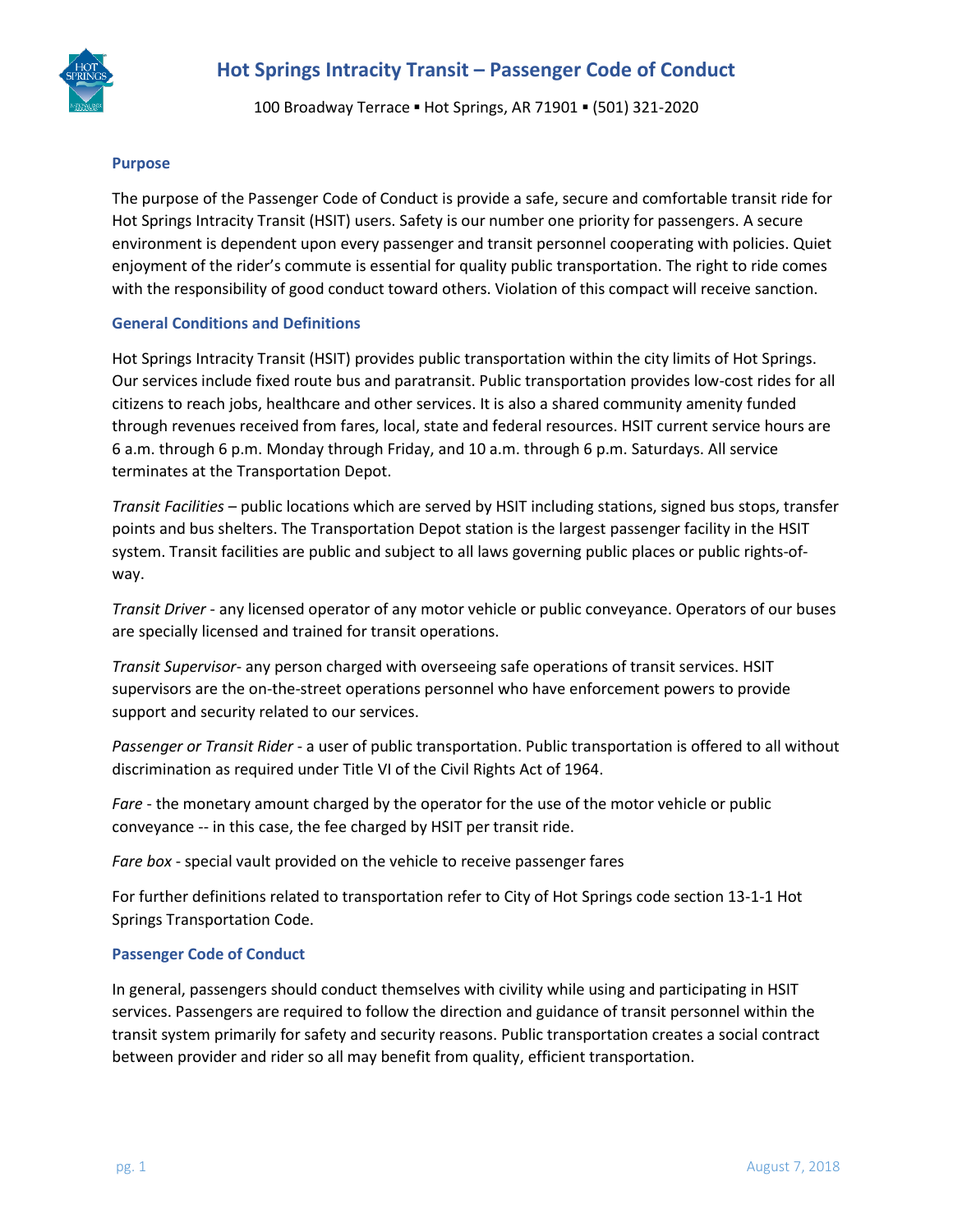

100 Broadway Terrace ▪ Hot Springs, AR 71901 ▪ (501) 321-2020

### **Waiting and Boarding the Bus**

Passengers wishing to connect to HSIT must wait for the bus at a designated and signed bus stop. All transit system stops are sign with the IT Bus logo and clearly marked. Operators are familiar with bus stops along each route and will not stop for passengers unless they are waiting at the stop. Running to catch the bus when not waiting at the stop is dangerous. Never try to run the bus down or step into traffic. Injury or fatality could result. Plan ahead for your transit trip by arriving at the bus stop 10 minutes early. Use trip planning app such as Google Maps for this purpose. Apps will provide route information and schedule times by stop. The rider may always call customer service to receive route and schedule information. Customer service is available between 8:00 AM and 4:30PM Monday through Friday. Bus operators are not allowed to have non-business related conversations while driving the bus. Refrain from making requests or causing distractions while the bus is moving.

The Transportation Depot is our main passenger terminal in the system. It is located at 100 Broadway Terrace in Hot Springs. Tickets and passes may be purchased at this location during customer service hours. Restrooms are provided for public use in this building. The facility may be used to wait for your next ride. Loitering, sleeping, eating or smoking are not allowed within the station. Obey posted rules.

#### **Riding the Bus**

When boarding the bus, passengers should be "ready to ride" by having their fare ready. Once the bus arrives at your stop, it is customary to wait for arriving passengers to get off before boarding. Board the vehicle and deposit your fare immediately in the farebox. Passengers paying reduced fare must provide the driver with identification showing eligibility. Refusing to show ID will result in the passenger not being allowed to ride.

If you are transferring to another route, request your transfer when you board. One transfer per fare is allowed, and you may only transfer at the Transportation Depot. Transfers must be used within one hour of receipt. The driver will ask you to pay another fare if you don't get a transfer for your next ride from the Transportation Depot.

After boarding the vehicle, please take your seat immediately. Passengers are not required to sit in a seat; however, if standing, they must stand behind the yellow line. Riding the bus seated is recommended unless standing room is the only option available. Arms, legs and other body parts must remain inside the vehicle at all times for safety. The bus aisle must remain clear of all parcels, bags, and the like. In case of an emergency evacuation, parents or guardians are responsible for the conduct and safety of minor children. Children under six years of age must be accompanied.

Front bus area seats are designated for seniors and those with disabilities, especially when the bus is crowded. Be courteous and offer your seat to someone in need of assistance. When riding in a wheelchair, the driver will lower the loading ramp for you to board the bus. They will then assist you in securing the chair with wheelchair straps. Once secured, you will be offered a seatbelt. It is recommended that you ride on our vehicles with a seatbelt either on your chair or with the belt provided for safety. The driver will remove the securement and lower the ramp for you to get off when you reach your destination.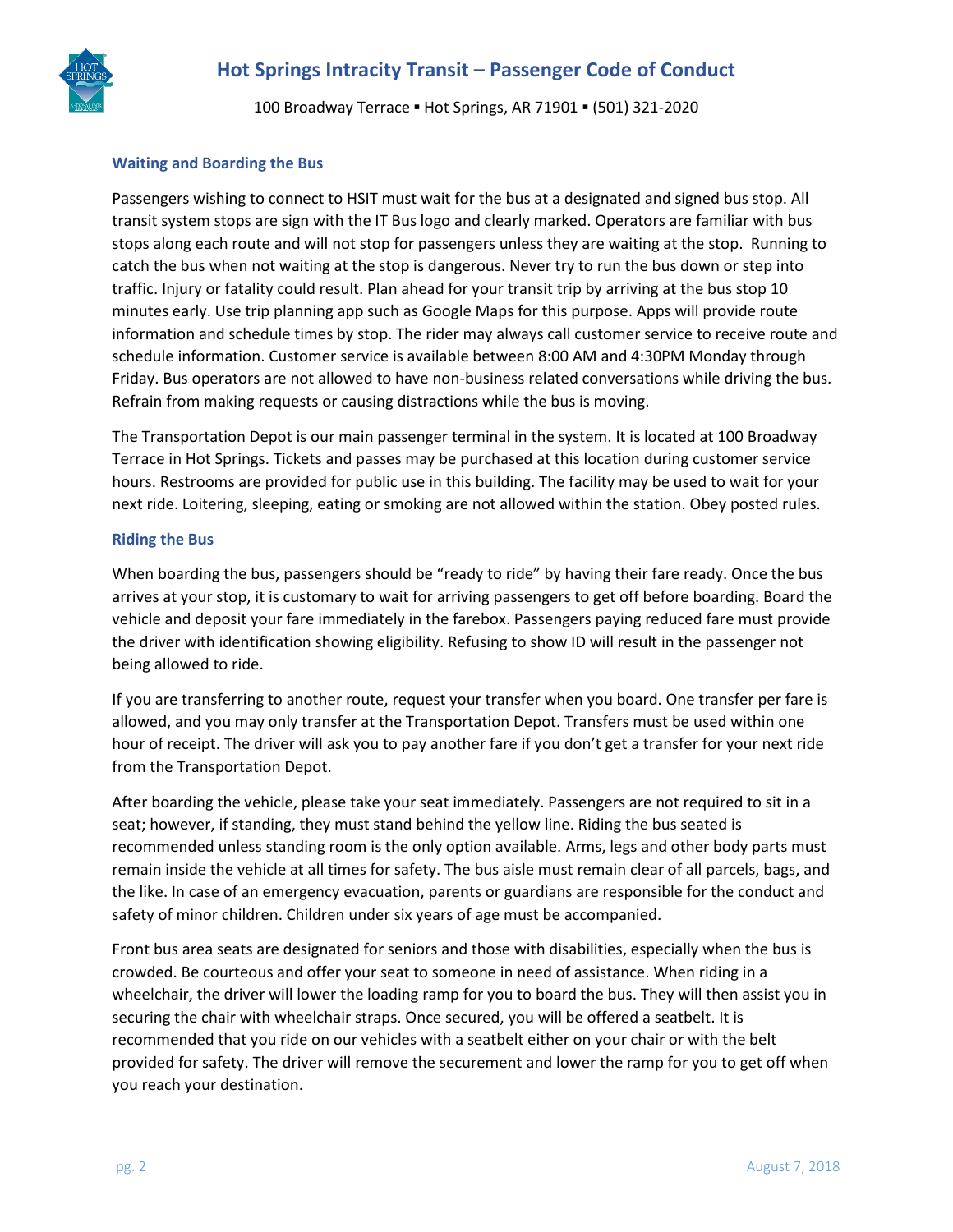

100 Broadway Terrace ▪ Hot Springs, AR 71901 ▪ (501) 321-2020

When you are ready to get off at your stop, just pull the cord near the window next to your seat. A bell and lighted sign will indicate you have requested a stop. The rider should anticipate their stop and pull the cord just prior to his location. If your stop has passed because your stop was requested too late for the driver to pullover safely, the passenger must wait for the next stop. If you are unsure of where to get off, ask the driver as you board for that information, so you will know when it is time to request your stop.

When getting off the bus, be sure and hold onto railings if you are unsteady. Watch your footing, as street conditions at each stop may vary. Step away from the vehicle quickly, and do not cross the street in front of the bus. Use all available pedestrian crossings and signals to access your final destination.

### **Fare Policy**

Each passenger wishing to ride the bus must pay a fare. Each fare is eligible for one transfer, which may be requested when boarding the bus. Transfers may only be used at the Transportation Depot station between routes. For example, a passenger riding Route 3 to the depot may use their transfer to Routes 1 or 2 and continue their journey. Once they reach their destination and disembark they must pay another fare for the return trip. They may request a transfer for the return trip in reverse returning via Route 3. The fare structure is as follows:

| Passenger              | <b>Fare Type</b> |                     |                     |
|------------------------|------------------|---------------------|---------------------|
| Type                   | Single Ride      | Sheet of 10 Coupons | <b>Monthly Pass</b> |
| Adult 19 - 61 years    | \$1.25           | \$9.25              | \$41.25             |
| Senior 62 yr. or older | \$0.50           | \$5.00              | \$22.00             |
| Medicare/Disabled      | \$0.50           | \$5.00              | \$22.00             |
| Youth 7-18 years       | \$1.25           | \$6.25              | \$27.50             |
| Preschoolers 0-6 years | \$0.00           | \$0.00              | \$0.00              |

Those wishing to purchase reduced fare coupons or monthly passes must provide proof of eligibility. A valid state ID for proof of age or a Medicare card showing disability eligibility must be provided. Proof of eligibility ID must be shown to the driver on the bus to board with reduced fare in cash.

## **Regulatory Compliance**

Fares and general operating procedures are also listed in the City of Hot Springs Code of Ordinances, Chapter 13, Section 2. All federal regulations governing public transportation as administered by the Federal Transit Administration (FTA) apply, including Title VI. The basic provision of Title VI states: "No person in the United States shall, on the grounds of race, color or national origin be excluded from participation in, be denied benefits of, or be subjected to discrimination under any program or activity receiving Federal financial assistance." HSIT also complies with federal regulation governing those with disabilities as provided under the Americans with Disabilities Act. For copies of these specific policies and city code please refer to our website:<https://www.cityhs.net/164/Intracity-Transit> .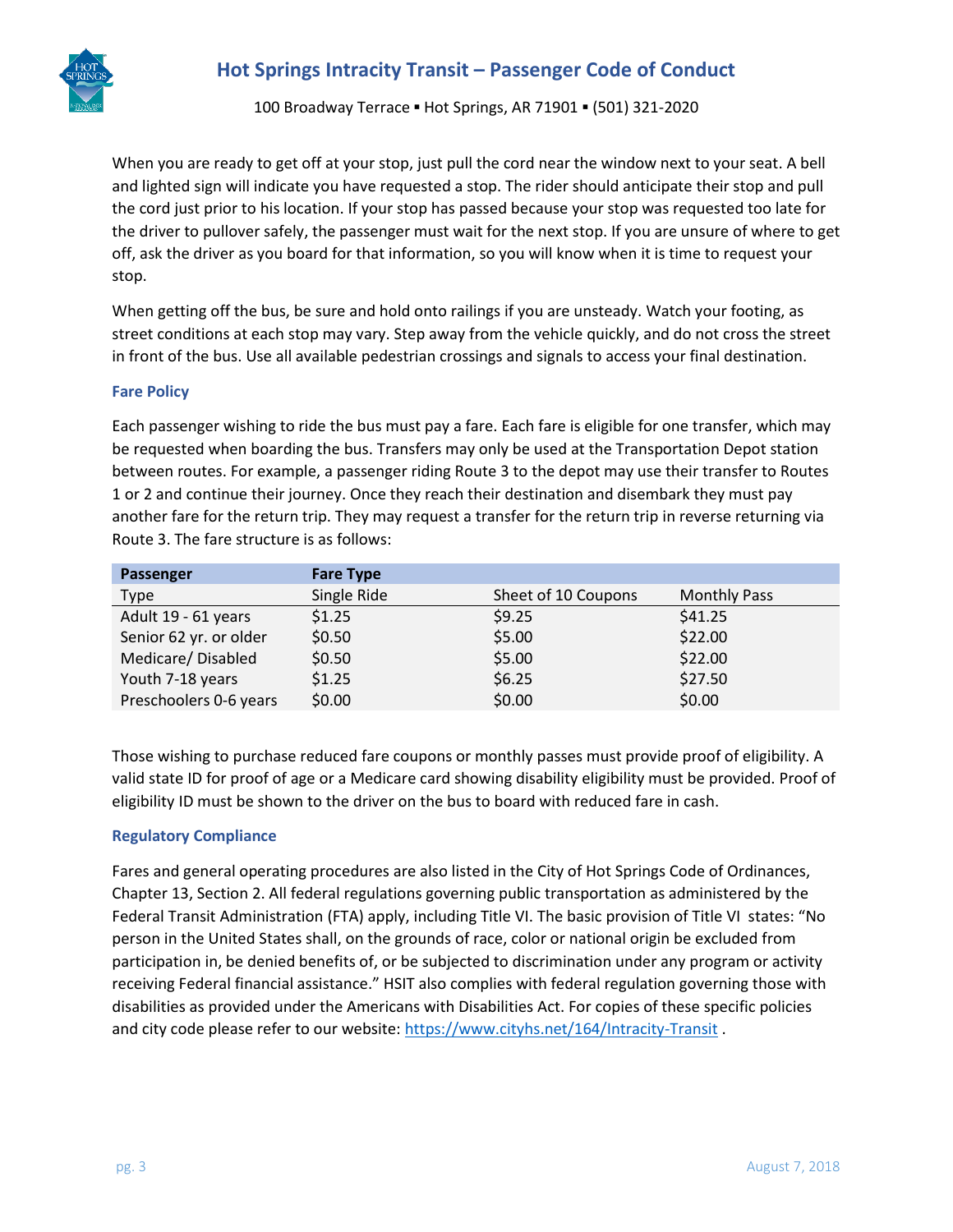100 Broadway Terrace ▪ Hot Springs, AR 71901 ▪ (501) 321-2020

## **Transit Rider Responsibilities**

Our transit vehicles and facilities are under video and audio surveillance. While review of recordings is not conducted regularly, when incidents occur these recordings will be used as evidence of events. Riders are expected to comply with good passenger conduct.

The bus has limitations in space and facilities. So riders are restricted, for safety reasons, regarding behavior as well as what items they can bring on the bus.

## **Allowable Bus Conduct**

To following listed conduct is allowed on HSIT vehicles. Each of these rules are policies which provide for a safe and secure ride for each of our passengers and will be enforced. Oversized items, spilled liquids, or noisy behavior are some examples which negatively impact safety and the transit rider's experience. The rules are established to protect all our passengers.

- Drinking and eating food is not allowed on the bus. Passengers may carry food and drinks in sealed spill proof containers. Beverages must be carried in spill proof containers and/or the packaging it was purchased. The container must not leak when tipped upside down. Fast food style drink cups are not considered spill proof. HSIT staff are allowed to consume snacks and drinks on the bus during breaks. Drinks are to be kept in a travel type container with a tight fitting lid. Refillable bottles with a secure cap are also allowed. No glass please.
- Smoking or vaping is not allowed on the bus or on Transportation Depot platforms. By city ordinance, smoking is allowed 25 feet away from building facilities, as posted. Drug use including marijuana is not allowed on city property. Consumption of alcohol is not allowed on city property including buses, bus stops, parking lots and park areas.
- Bags must be limited in size to what the passenger can hold on their lap and fit under their own seat. Drivers are not allowed to load packages, shopping bags or luggage for the passenger. Baggage, handbags, backpacks, tote bags and packages are to be carried by their owners. Bags of cans, garbage or any leaking items are not allowed on the bus.
- A cooler no larger than can be carried in one hand and may not have wheels. A size not to exceed approximately 16 quarts is allowed. The cooler should be held in your lap or stowed under your seat.
- Athletic gear, games and toys must be carried in a bag. All picnic gear must be carried in a container or bag. Food must be in spill proof containers and must not be consumed on the bus.
- Fishing gear and tackle must be in a container; poles must be collapsible to a length not to exceed four feet. No hooks or lures are to be attached or exposed. Live fish shall not transported on the vehicle. Any catch must be in a cooler and/or sealed spill proof container.
- Bringing onboard a stroller or mobility device is allowed. These devices must be collapsible so as not to block the walking aisle. Strollers must be clasped and stowed on the bus for your trip. Walkers, canes and other mobility devices must not to present a tripping hazard in the bus aisle. Remove all bags from these items so they may be stowed under or in between the seats.
- Service animals accompanied by their owners are allowed on the bus. The animal must remain under control at all times by the owner. The operator will ask you if the animal is a service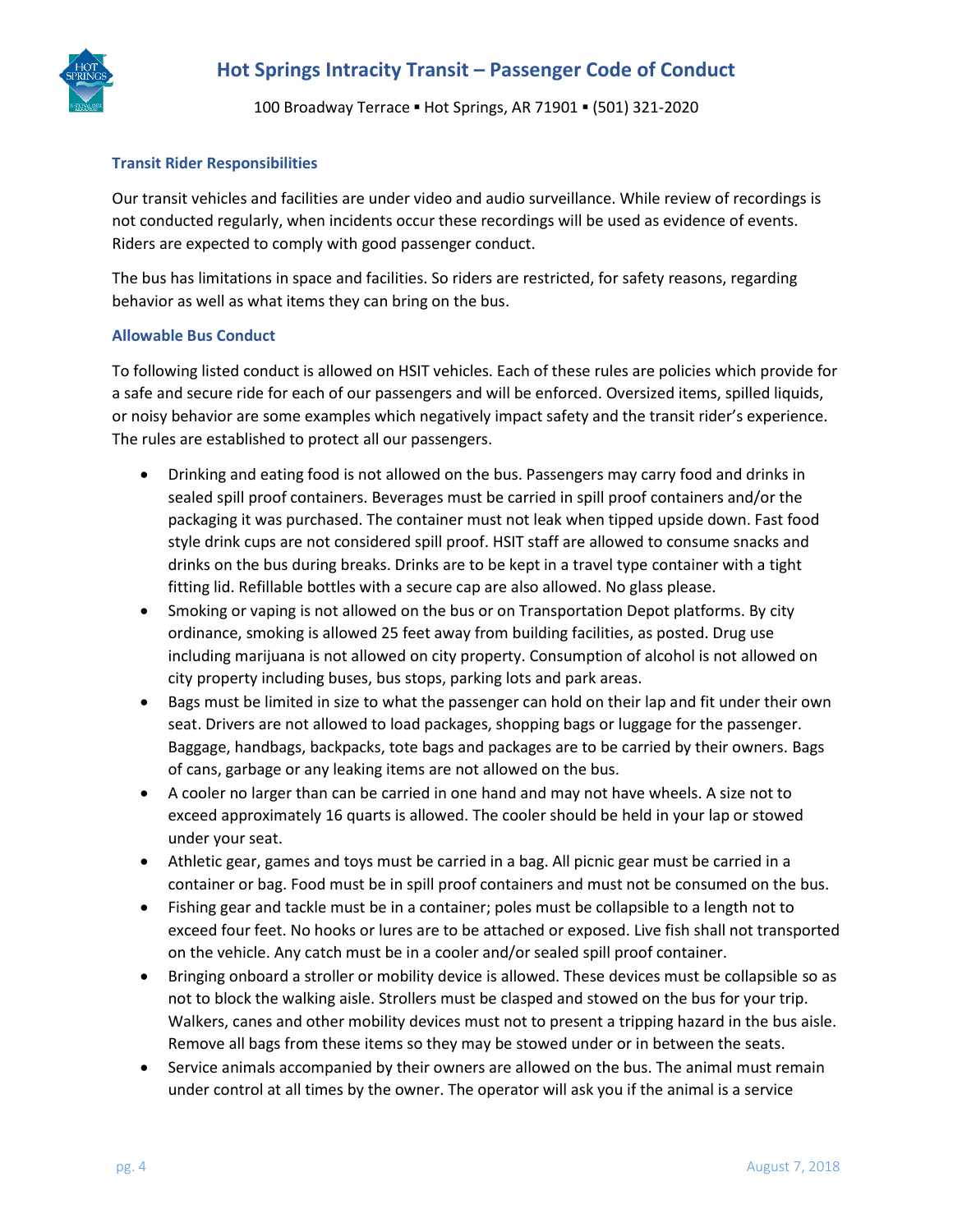

100 Broadway Terrace ▪ Hot Springs, AR 71901 ▪ (501) 321-2020

animal and what its purpose is. Animals that are companions, emotional support animals, therapy animals or pets are not service animals by definition under Federal Americans with Disabilities Act (ADA) regulation. These animals are not permitted on the bus unless they have been secured in a locked small animal carrier.

- Wheelchairs and mobility scooters are allowed on the bus. All devices must be secured in place with securement straps provided on the bus by the operator. A safety belt will be offered to each wheelchair passenger. It is recommended the passenger ride with the safety belt secured. Avoid excessive baggage hanging from your wheelchair. It delays the securement process and can block the walk aisle, creating a safety hazard.
- Bicycles and Segway type devices are not allowed inside the bus. Bicycles may be transported on the secure bike rack positioned outside on the front of each bus. Remember to retrieve your bike when you reach your destination.
- For the safety of all passengers, firearms, weapons, tools, implements or power tools are not allowed on the bus. Examples include hand guns, long guns, bows, crossbows, knives, black jacks, drills and saws (hand or powered), screwdrivers, garden implements, hoes, racks, shovels, mowers, trimmers, vehicle parts, gas cans or anything that is sharp which can be used as a weapon. The operator or supervisor has the authority to make a judgement, based on safety, as to what constitutes a dangerous or threatening implement.
- Articles that are toxic or have an offensive odor cannot be transported on the bus. Due to health and safety concerns, passengers that have bodily fluids, urine, feces or blood on themselves or clothing will not be transported. Diaper changing is not allowed. Persons whose body hygiene is so offensive as to constitute a nuisance toward others will not be allowed to ride.
- Respect fellow passengers. Engaging in boisterous activity, loud or profane language, arguing, singing or any disorderly conduct is prohibited. Keep mobile phone conversations to yourself; speaker phone use is prohibited. Loud playing of music is not allowed. If listening to electronic devices, use headphones at a low volume so others may not hear it. Keep conversations at a low level so as to not distract the operator from driving.
- Soliciting, selling, canvassing, panhandling, gambling or distributing materials is not allowed on the bus.
- All passengers must be properly clothed. Shirts and shoes must be worn. Passengers must not place their feet or shoes on the seats. Passengers may not lay down or sleep on the bus. Swinging or playing on the bus stanchions is not allowed.
- Passengers must have a one-way destination. Riding around for more than one trip without changing buses is prohibited, regardless of pass type. Passengers will be requested to pay a fare for each one-way ride. Transfers are only accepted at the Transportation Depot.
- Any disorderly or inappropriate conduct which is inconsistent with the orderly and comfortable use of transit is prohibited.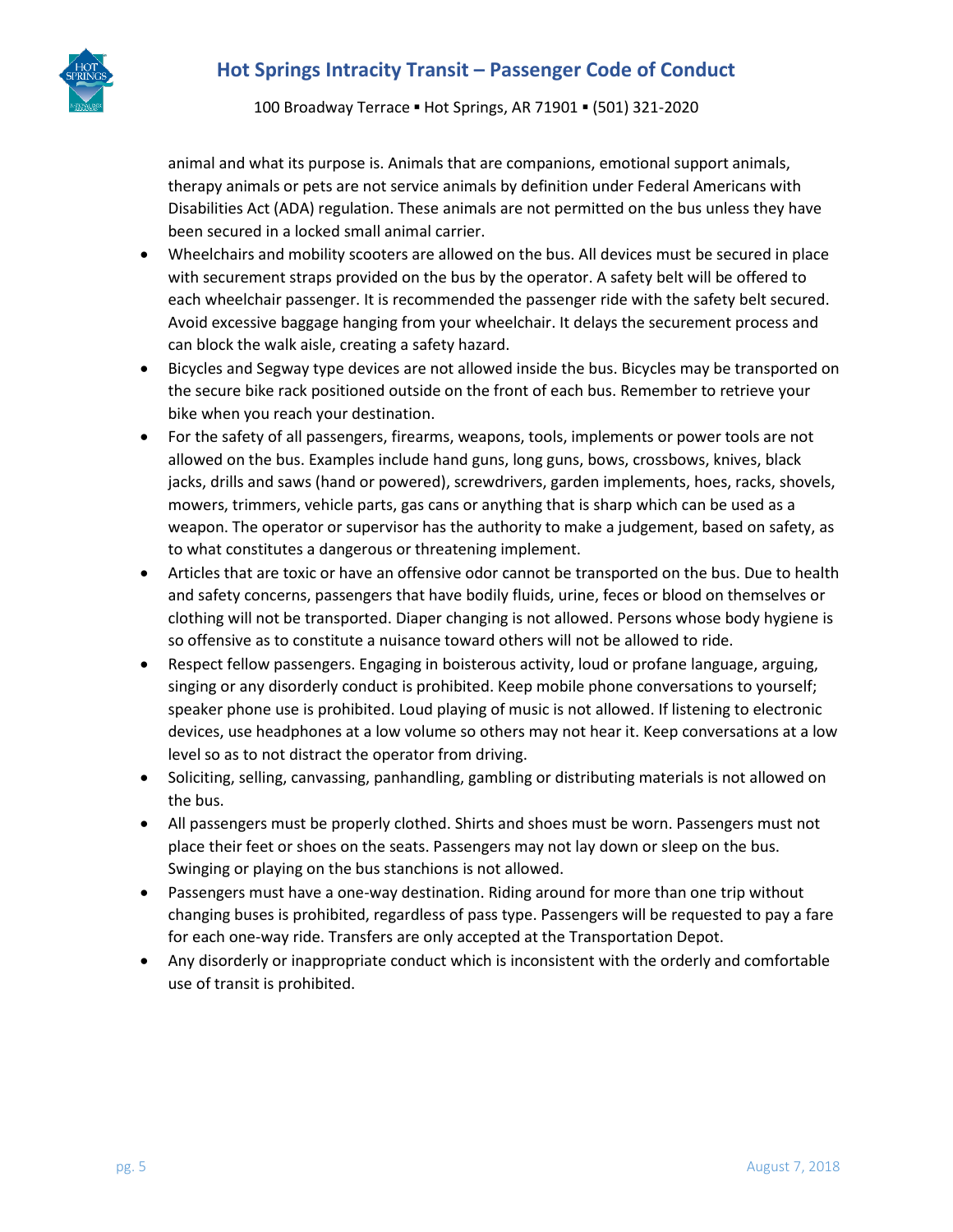

100 Broadway Terrace ▪ Hot Springs, AR 71901 ▪ (501) 321-2020

### **Transit Suspension Offenses and Procedures**

### **Category 1: Inappropriate Rider Conduct**

Any offensive behavior as listed under Transit Rider Responsibilities code will be considered a Category 1 offense. Passengers disrupting the quiet enjoyment of transit service may be asked to remove themselves from the vehicle by the bus operator. The operator will stop the vehicle at the nearest safe location and ask the passenger to disembark. Refusal to obey instructions from the operator or supervisor will be considered belligerent behavior. Persisting in this behavior may initiate a police call to the scene, and additional charges may be applied. Charges could include trespassing and disorderly conduct. All fines and penalties are the responsibility of the passenger. Persistent Category 1 inappropriate behavior will result in a seven to 30-day suspension of transit privileges.

### **Category 2: Inappropriate Rider Conduct with Threatening or Safety Implications**

Any offensive behavior as listed under Transit Rider Responsibilities code and in Category 1 plus additional responsibilities listed here:

- Threats or comments regarding terroristic actions are considered criminal under city code.
- Brandishing a weapons of any kind.
- Stalking passengers or employees of the City of Hot Springs.
- Any behavior that is of a harassing, disruptive or threatening nature.
- Interfering with the safe operation of the vehicle.
- Lighting an incendiary device of any kind on the vehicle or city property.
- Stealing, damaging defacing or destroying city property.
- Indecent exposure, touching or physical harassment of any kind of passengers or employees.
- Riding the bus while under suspension.

Persistent Category 2 offense will receive a suspension of the not less than 14 days up to six months.

### **Category 3: Inappropriate Rider Conduct with Safety and Security Impactions**

Any offensive behavior as listed under Transit Rider Responsibilities code and in Categories 1 and 2 plus additional responsibilities listed here:

- Disobeying instructions as issued in an emergency situation as given by transit personnel, police, first responders or city personnel.
- Discharging a firearm or using any weapon at a city facility or on a moving transit vehicle.
- Deploying toxic or hazardous materials at a city facility or on a transit vehicle.
- Physical altercations of any kind.
- Disembarking a moving vehicle.
- Blocking the path of a transit vehicle in operation either with another vehicle, object or your person.
- Damaging or sabotaging equipment so as to cause a safety hazard. Breaking into transit facilities, or unauthorized entry.
- Any action which prevents the safe operations of the transit system and related facilities.